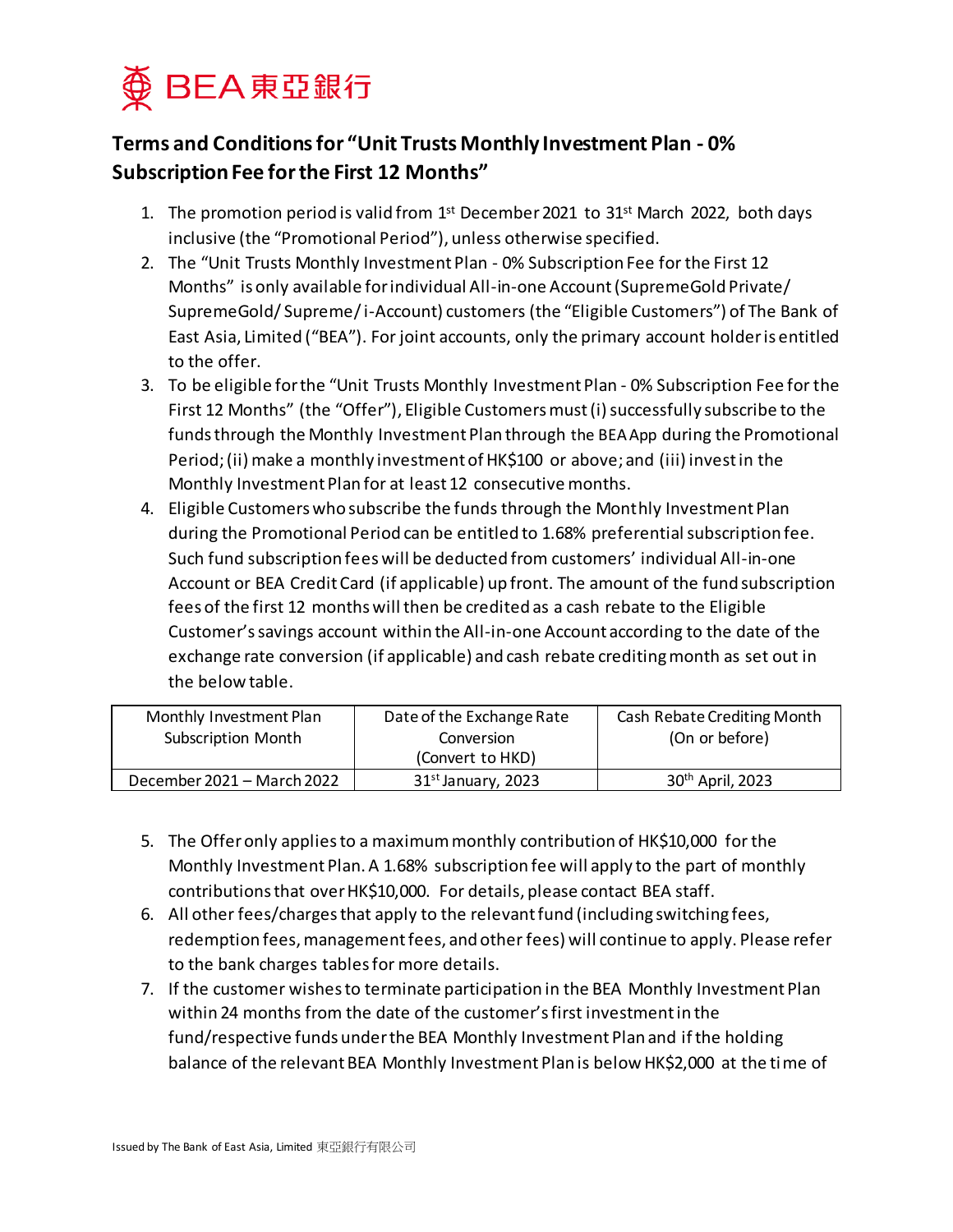

termination, BEA shall be entitled to collect an early termination fee. BEA may from time to time change the early termination fee amount at its sole discretion.

- 8. If the Eligible Customer closes his/her All-in-one Account and/or Monthly Investment Plan on or before the cash rebate is issued, the cash rebate will be forfeited.
- 9. Each Eligible Customer is entitled to receive the Offer once only.
- 10. The Offer is non-transferrable, cannot be exchanged or redeemed for other products, unless otherwise specified.
- 11. BEA reserves the sole right to vary or cancel all or any of the offers and/or amend or alter these Terms and Conditions at any time without prior notice. In the event of any dispute, the decision of BEA shall be final and conclusive.
- 12. If Eligible Customeris entitled to the Offer in conjunction with other promotional offers during the Promotion Period, unless otherwise specified, the Bank reserves the right to grant the customer one of or part of the entitled Offers.
- 13. No person or BEA will have any right under the Contracts (Rights of Third Parties) Ordinance (Cap. 623 of the Laws of Hong Kong) to enforce or enjoy the benefit of any of the provisions of these Terms and Conditions.
- 14. These Terms and Conditions are governed and construed under the jurisdiction of the Hong Kong Special Administrative Region.
- 15. Should there be any discrepancy between the English and Chinese versions of these Terms and Conditions, the English version shall apply and prevail.

## **Important Notices**

- Investment involves risks. The price of units may go down as well as up as the investments of a fund are subject to the market fluctuations and the risks inherent in investments. You should not make an investment decision based solely on this material.
- Before making any investment, you should refer to all relevant investment fund offering documents, including but not limited to the Explanatory Memorandum, for detailed information including the risk factors.
- The investment decision is yours but you should not invest in the investment funds unless the intermediary who sells it to you has explained to you that the investment funds are suitable for you having regard to your financial situation, investment experience, and investment objectives.
- The funds may not be available in all jurisdictions and/or may be subject to restrictions. If you are in doubt, independent professional advice should be sought.
- Fund investments are not protected deposits under the Deposit Protection Scheme or covered by the Investor Compensation Fund in Hong Kong. Fund investments are NOT principal-protected and you could lose all of your Investment Amount in the worst-case